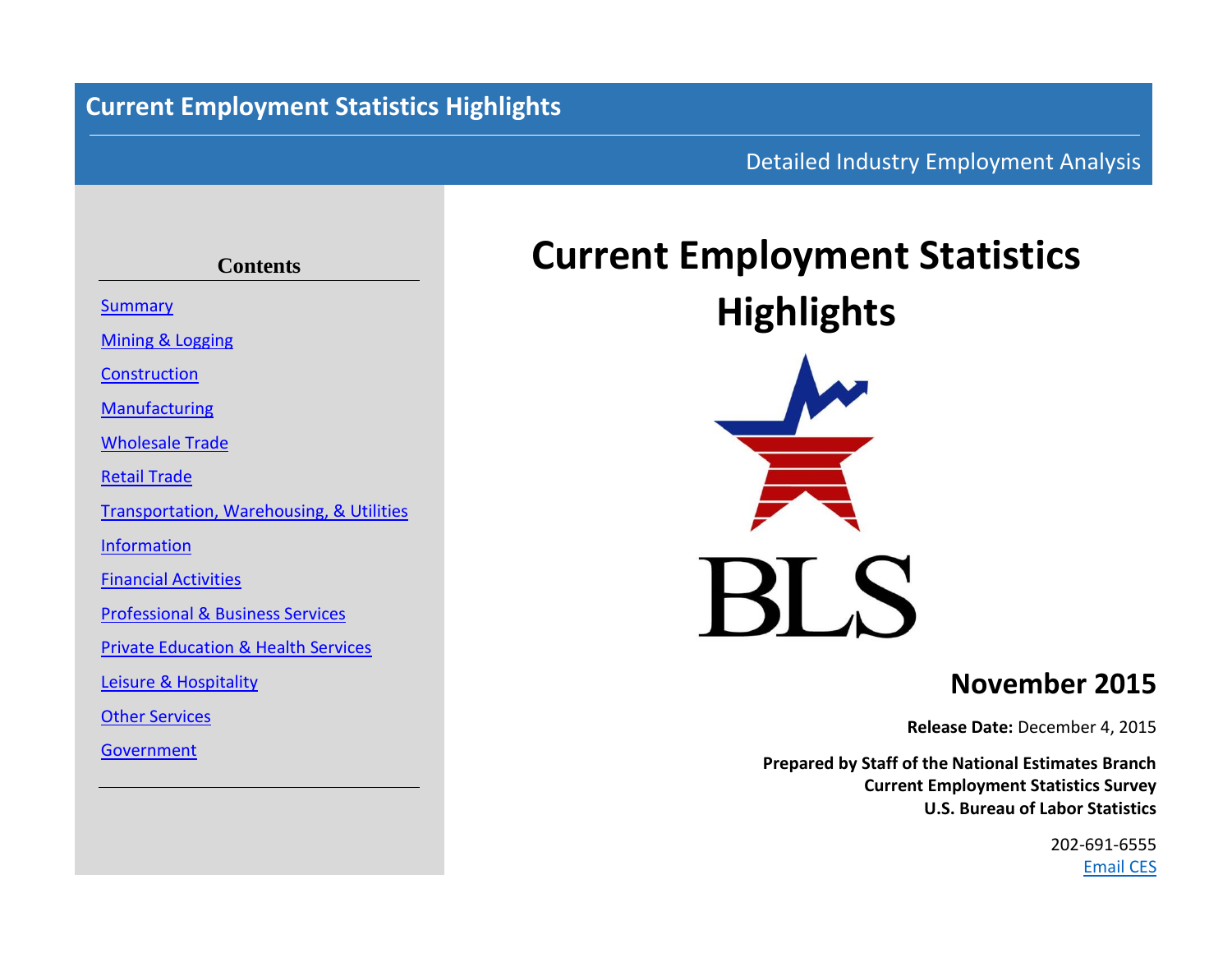#### **Current Employment Statistics Survey Summary, November 2015**

 Nonfarm payroll employment rose by 211,000 in November. Construction, professional and technical services, and health care added jobs, while mining and information lost jobs.

 The employment change for September revised up from +137,000 to +145,000, and the change for October revised up from +271,000 to +298,000. Incorporating the revised estimates, employment has increased by an average 218,000 per month over the past 3 months.

 Average hourly earnings of all privatesector employees rose by 4 cents in November, following a 9-cent gain in October. Hourly earnings are up 2.3 percent over the year. Average weekly hours edged down 0.1 hour to 34.5 hours.

#### **+46,000 Construction**

 Construction employment rose by 46,000 in November. Residential specialty trades accounted for 26,000 jobs gained. Over the year, construction has added 259,000 jobs.

#### **+40,000 Education and Health Services**

 Employment in health care rose by 24,000 in November. Within the industry, hospitals



past 12 months, hospital employment has risen by 167,000. In November, employment changed little in ambulatory health care services (+4,000) following an increase of 34,000 in the prior month.

#### **+39,000 Leisure and Hospitality**

 Employment continued to trend up in food services and drinking places in November (+32,000). Over the year, the industry has added 374,000 jobs.

**[Summary](#page-2-0)** [Mining](#page-3-0) &

[Construction](#page-4-0) [Manufacturing](#page-5-0)

Trade: [Wholesale](#page-6-0) [Retail](#page-7-0) [Transp.,](#page-8-0) [Warehousing](#page-8-0) [& Utilities](#page-9-0)

[Information](#page-10-0) [Financial](#page-11-0)

[Professional](#page-12-0) [& Business](#page-12-0) Services

[Activities](#page-11-0)

[Private](#page-13-0) [Education](#page-13-0)

> [& Health](#page-13-0) Services

[Leisure](#page-14-0) & [Hospitality](#page-14-0)

[Other](#page-15-0)

Services [Government](#page-16-0)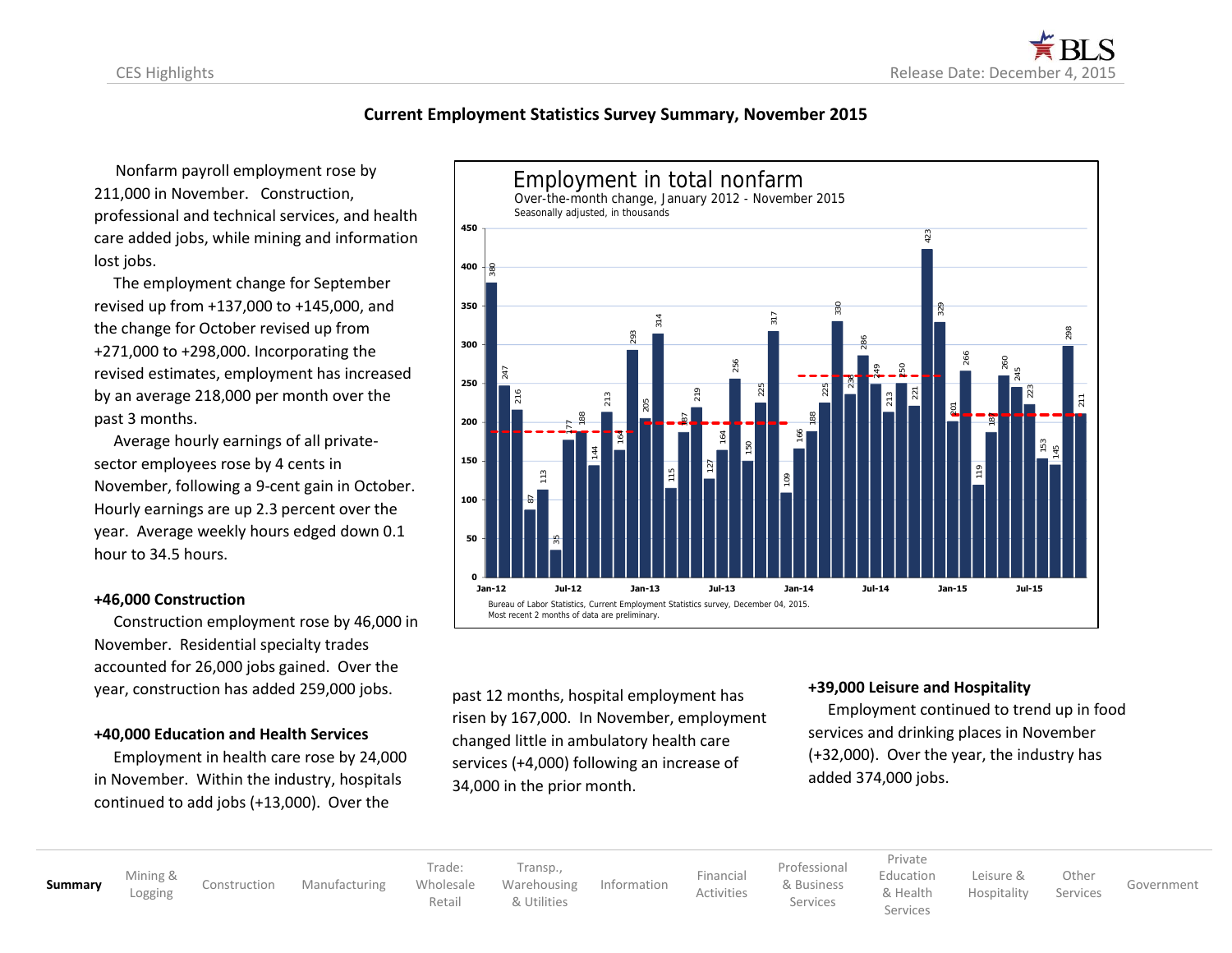

#### <span id="page-2-0"></span>**Current Employment Statistics Survey Summary, November 2015**

#### **+31,000 Retail Trade**

 In November, employment continued to trend up in general merchandise stores (+12,000) and in motor vehicle and parts dealers (+9,000). Over the past 12 months, these industries have added 85,000 and 71,000 jobs, respectively.

#### **+27,000 Professional and Business Services**

 Professional and technical services added 28,000 jobs in November. Among the component industries, accounting and bookkeeping services added 11,000 jobs. Employment continued to trend up in computer systems design and related services (+5,000); this industry has added 98,000 jobs over the past 12 months.

#### **+14,000 Financial Activities**

Within financial activities, insurance carriers and related activities continued to add jobs in November (+7,000). Over the past 12 months, insurance employment has risen by 73,000.



#### **-11,000 Mining and Logging**

 Since reaching a peak in December 2014, mining employment has declined by 123,000, including 11,000 jobs lost in November. Support activities for mining accounts for 92,000 of the jobs lost since December 2014, including a loss of 7,000 in November.

#### **-12,000 Information**

 Within information, motion pictures and sound recording lost 13,000 jobs in November.

**[Summary](#page-2-0)** [Mining](#page-3-0) &

[Construction](#page-4-0) [Manufacturing](#page-5-0)

Trade: [Wholesale](#page-6-0) [Transp.,](#page-8-0) [Warehousing](#page-8-0) [& Utilities](#page-9-0)

[Retail](#page-7-0)

[Information](#page-10-0) [Financial](#page-11-0)

[Activities](#page-11-0)

[Professional](#page-12-0) [& Business](#page-12-0) Services

[Private](#page-13-0) [Education](#page-13-0) [& Health](#page-13-0)

Services

[Leisure](#page-14-0) & [Hospitality](#page-14-0) **[Other](#page-15-0)** 

Services [Government](#page-16-0)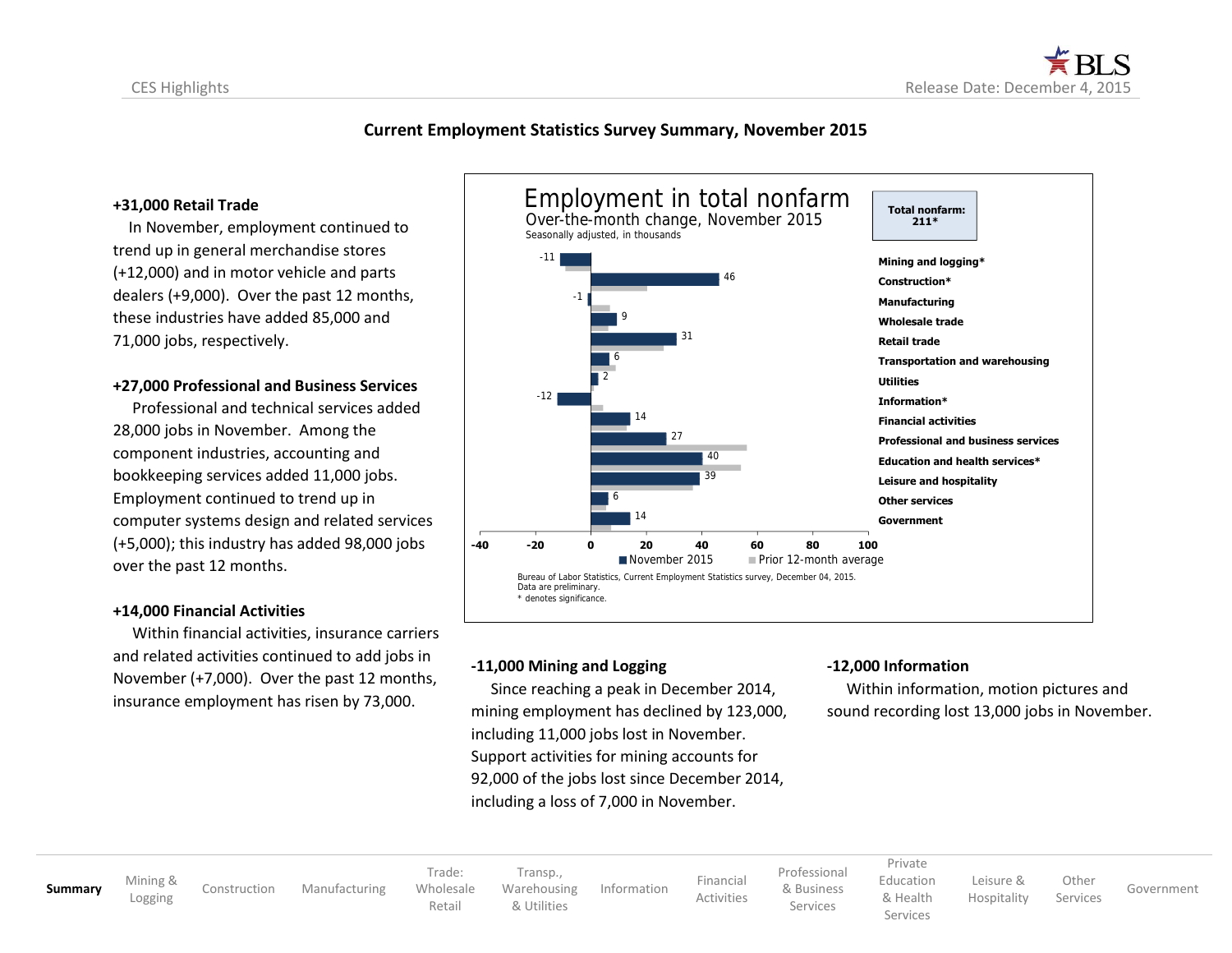## **Mining and Logging**

<span id="page-3-0"></span>

Mining and logging lost 11,000 jobs in November. Since reaching an employment peak in December 2014, the industry has lost 124,000 jobs.

 Mining employment declined by 11,000 in November, in line with its prior 12-month average.

 Over the month, support activities for mining and coal mining lost 7,000 and 1,000 jobs, respectively.

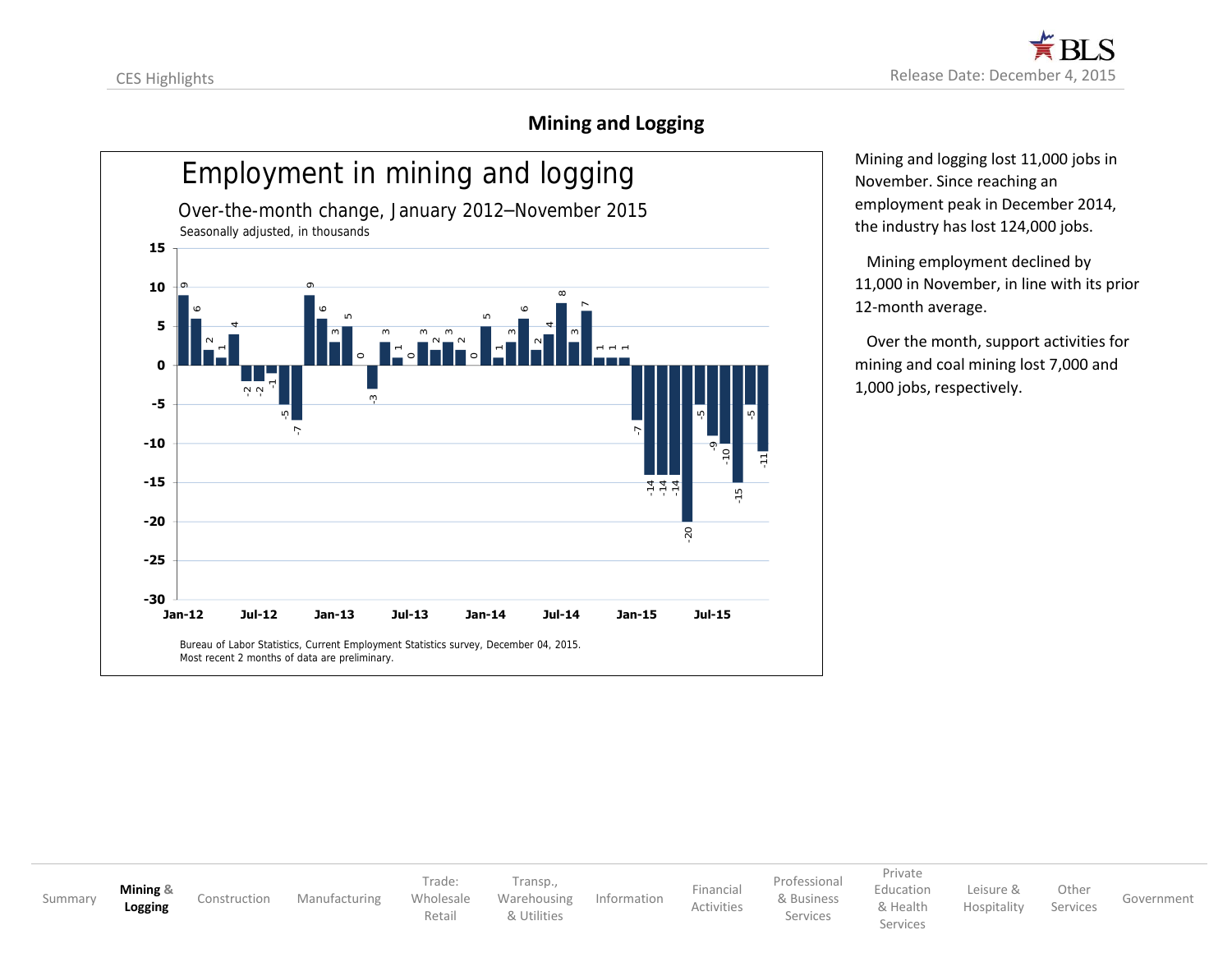### **Construction**

<span id="page-4-0"></span>

 Construction experienced significant job growth in November (+46,000). Over the past 12 months, employment in the industry has increased by 259,000.

 Specialty trade contractors added 35,000 jobs in November. Most of the growth occurred in the residential component of specialty trades.

[Summary](#page-2-0) [Mining](#page-3-0) & **[Construction](#page-4-0)** [Manufacturing](#page-5-0) Trade: [Wholesale](#page-6-0) [Retail](#page-7-0) [Transp.](#page-8-0), [Warehousing](#page-8-0) [& Utilities](#page-9-0) [Information](#page-10-0) [Financial](#page-11-0) [Activities](#page-11-0) [Professional](#page-12-0) [& Business](#page-12-0) Services [Private](#page-13-0) [Education](#page-13-0) [& Health](#page-13-0) Services [Leisure](#page-14-0) & [Hospitality](#page-14-0) [Other](#page-15-0) Services [Government](#page-16-0)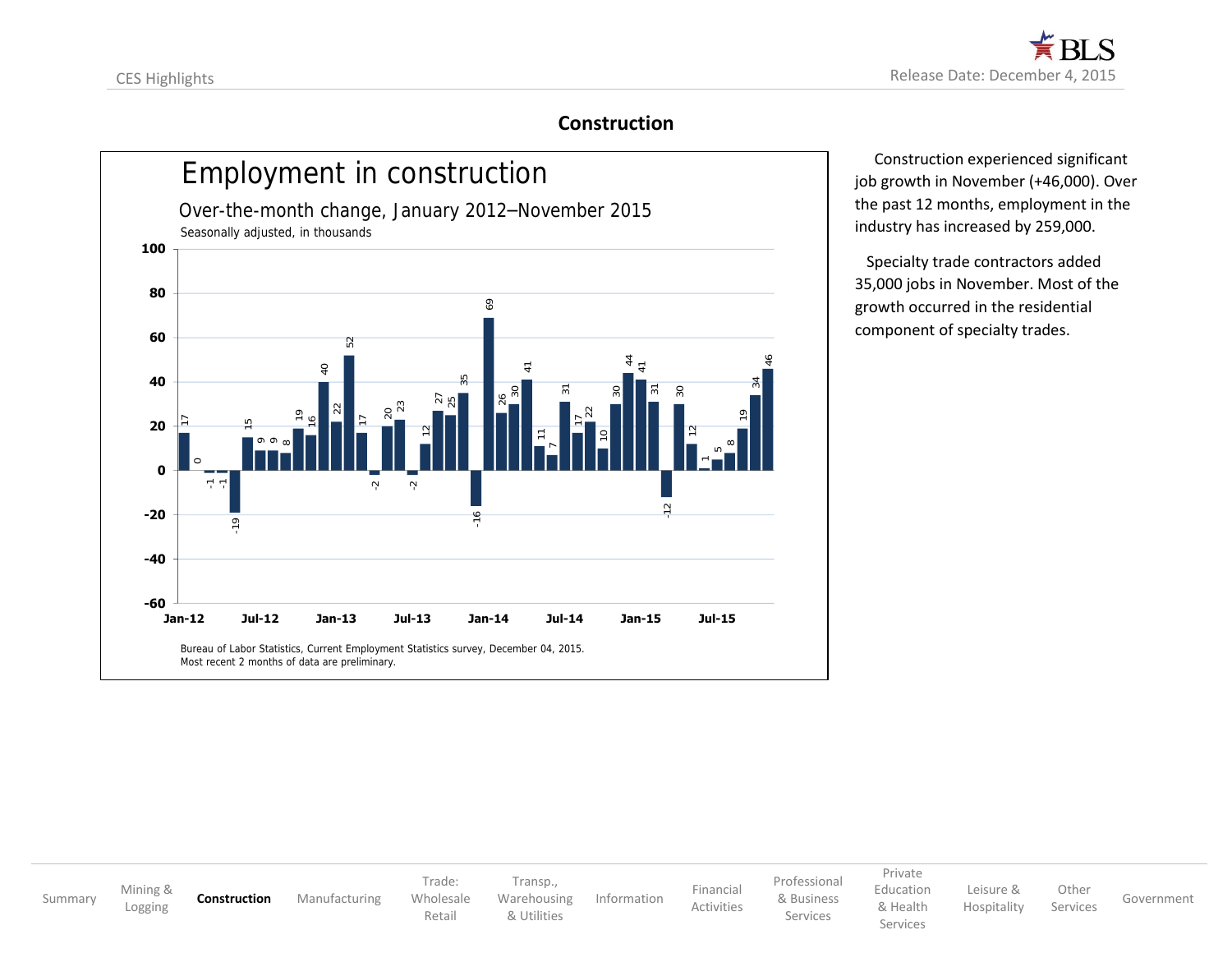<span id="page-5-0"></span>



#### **Manufacturing**

 Manufacturing employment was essentially unchanged in November (-1,000). Small employment changes in nondurable goods (+5,000) and durable goods (-6,000) were offsetting.

 The 1-month diffusion index increased to 53.1 from 50.6 the previous month. The diffusion index measures the dispersion of employment change in manufacturing, with a value above 50 indicating that more manufacturing industries are adding jobs than losing.

 Average weekly hours remained unchanged at 40.7 for all employees and at 41.8 hours for production employees. Over the past 12 months, average weekly hours have declined by 0.4 hour for both all employees and production employees.

[Summary](#page-2-0) [Mining](#page-3-0) &<br>Logging [Logging](#page-3-0) [Construction](#page-4-0) **[Manufacturing](#page-5-0)** Trade: [Wholesale](#page-6-0) [Retail](#page-7-0) [Transp.](#page-8-0), [Warehousing](#page-8-0) [& Utilities](#page-9-0) [Information](#page-10-0) [Financial](#page-11-0) [Activities](#page-11-0) [Professional](#page-12-0) [& Business](#page-12-0) Services [Private](#page-13-0) [Education](#page-13-0) [& Health](#page-13-0) Services [Leisure](#page-14-0) & [Hospitality](#page-14-0) **[Other](#page-15-0)** Services [Government](#page-16-0)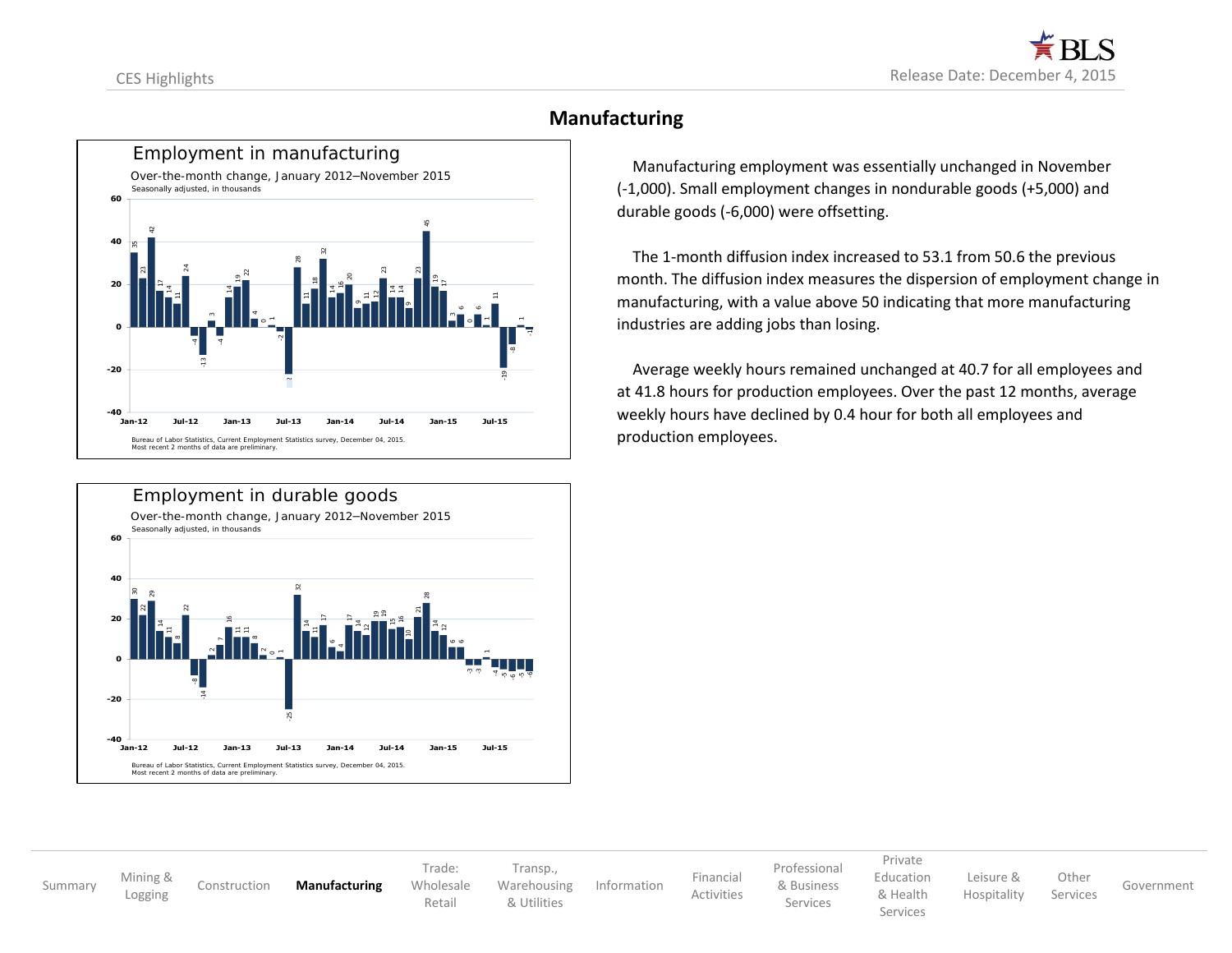### **Wholesale Trade**

<span id="page-6-0"></span>

 Employment in wholesale trade changed little (+9,000) in November.

| Summary | Mining &<br>Logging | Construction | Manufacturing | Trade:<br>Wholesale<br>Retail | Transp.,<br>Warehousing<br>& Utilities | Information | Financial<br>Activities | Professional<br>& Business<br>Services | Private<br>Education<br>& Health<br>Services | Leisure &<br>Hospitality | Other<br>Services | Government |
|---------|---------------------|--------------|---------------|-------------------------------|----------------------------------------|-------------|-------------------------|----------------------------------------|----------------------------------------------|--------------------------|-------------------|------------|
|---------|---------------------|--------------|---------------|-------------------------------|----------------------------------------|-------------|-------------------------|----------------------------------------|----------------------------------------------|--------------------------|-------------------|------------|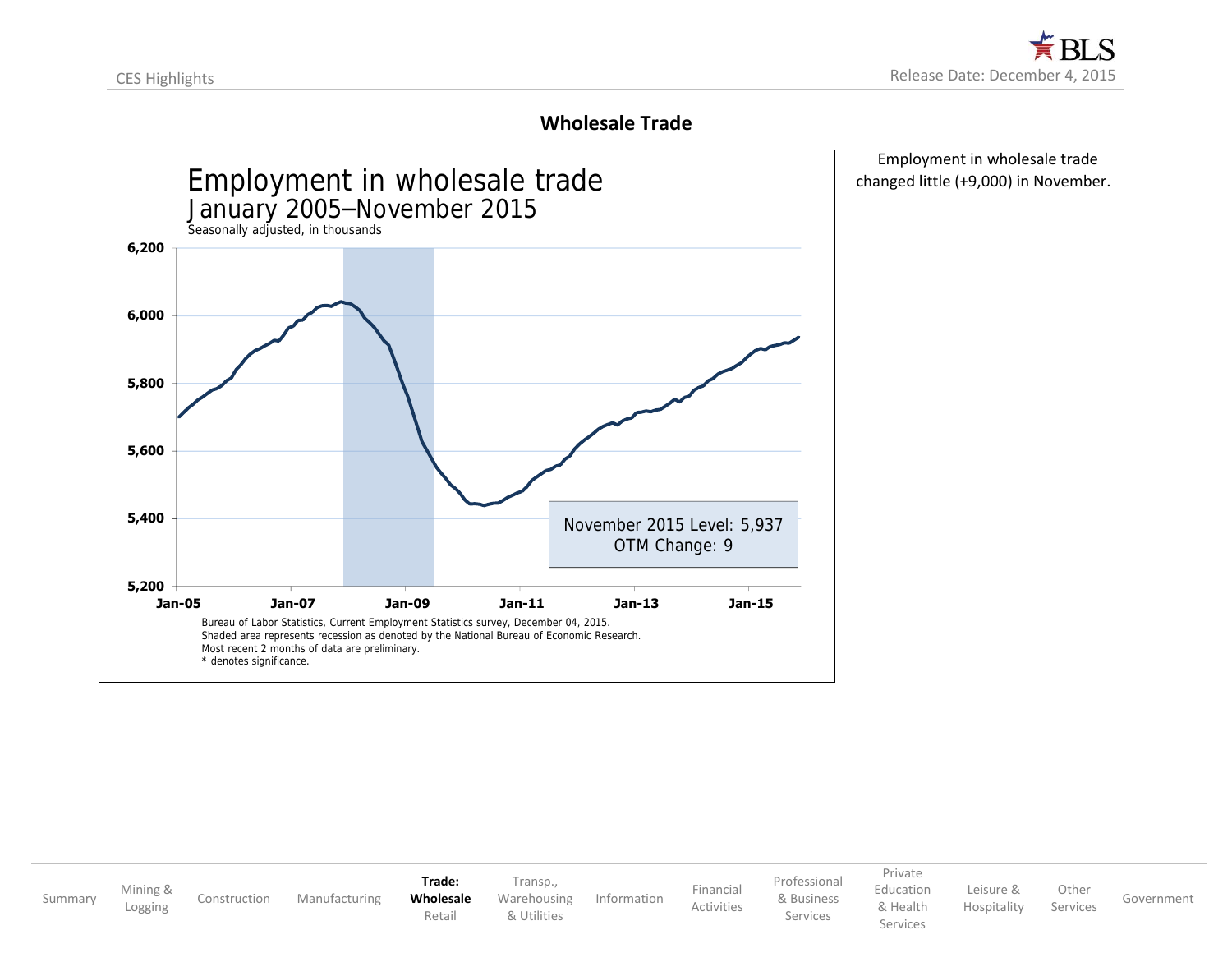## **Retail Trade**

<span id="page-7-0"></span>

 Employment in retail trade continued to trend up (+31,000) in November. Over the past 12 months, the industry has added 284,000 jobs, in line with the jobs added during the previous 12 months (+281,000).



#### **NAICS 4411 – Motor vehicle and parts dealers**

 Motor vehicle and parts dealers added 9,000 jobs in November, most of which was concentrated in automobile dealers (+5,000). November's employment growth coincides with annualized auto sales above 18 million – the largest November sales level since 2000. (Source: [Motor](http://www.motorintelligence.com/m_frameset.html)  [Intelligence\)](http://www.motorintelligence.com/m_frameset.html).

#### **NAICS 452 – General merchandise stores**

General merchandise stores added 12,000 jobs in November,

[Summary](#page-2-0) [Mining](#page-3-0) &<br>Logging

[Construction](#page-4-0) [Manufacturing](#page-5-0)

**Trade:** [Wholesale](#page-6-0) **[Retail](#page-7-0)** [Transp.](#page-8-0), [Warehousing](#page-8-0) [& Utilities](#page-9-0)

[Information](#page-10-0) [Financial](#page-11-0)

[Professional](#page-12-0) [& Business](#page-12-0) Services

[Activities](#page-11-0)

[Private](#page-13-0) [Education](#page-13-0) [& Health](#page-13-0)

Services

[Leisure](#page-14-0) & [Hospitality](#page-14-0)

Services [Government](#page-16-0)

**[Other](#page-15-0)**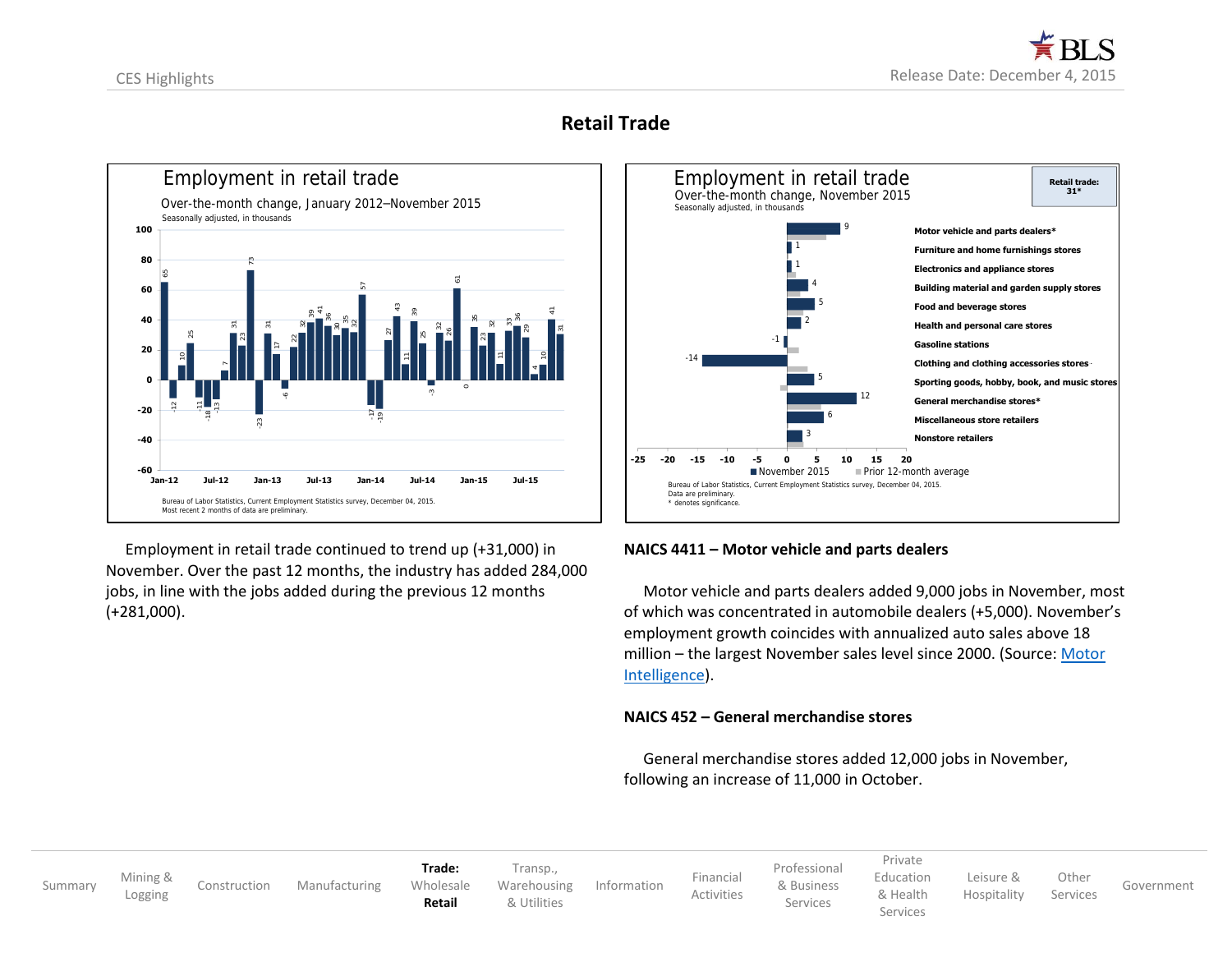<span id="page-8-0"></span>

### **Transportation and Warehousing**

 Employment in transportation and warehousing changed little in November (+6,000). Over the year, the industry has added 88,000 jobs.

#### **NAICS 488 – Support activities for transportation**

Support activities for transportation added 6,000 jobs in November, largely offsetting a job loss in October (-8,000).

[Summary](#page-2-0) [Mining](#page-3-0) &<br>Logging [Construction](#page-4-0) [Manufacturing](#page-5-0)

Trade: [Wholesale](#page-6-0) [Retail](#page-7-0)

**[Transp.,](#page-8-0) [Warehousing](#page-8-0)** [& Utilities](#page-9-0)

[Information](#page-10-0) [Financial](#page-11-0)

[Professional](#page-12-0) [& Business](#page-12-0) Services

[Private](#page-13-0) [Education](#page-13-0)

[Leisure](#page-14-0) & [Hospitality](#page-14-0)

Services [Government](#page-16-0)

[& Health](#page-13-0) Services

**[Other](#page-15-0)** 

[Activities](#page-11-0)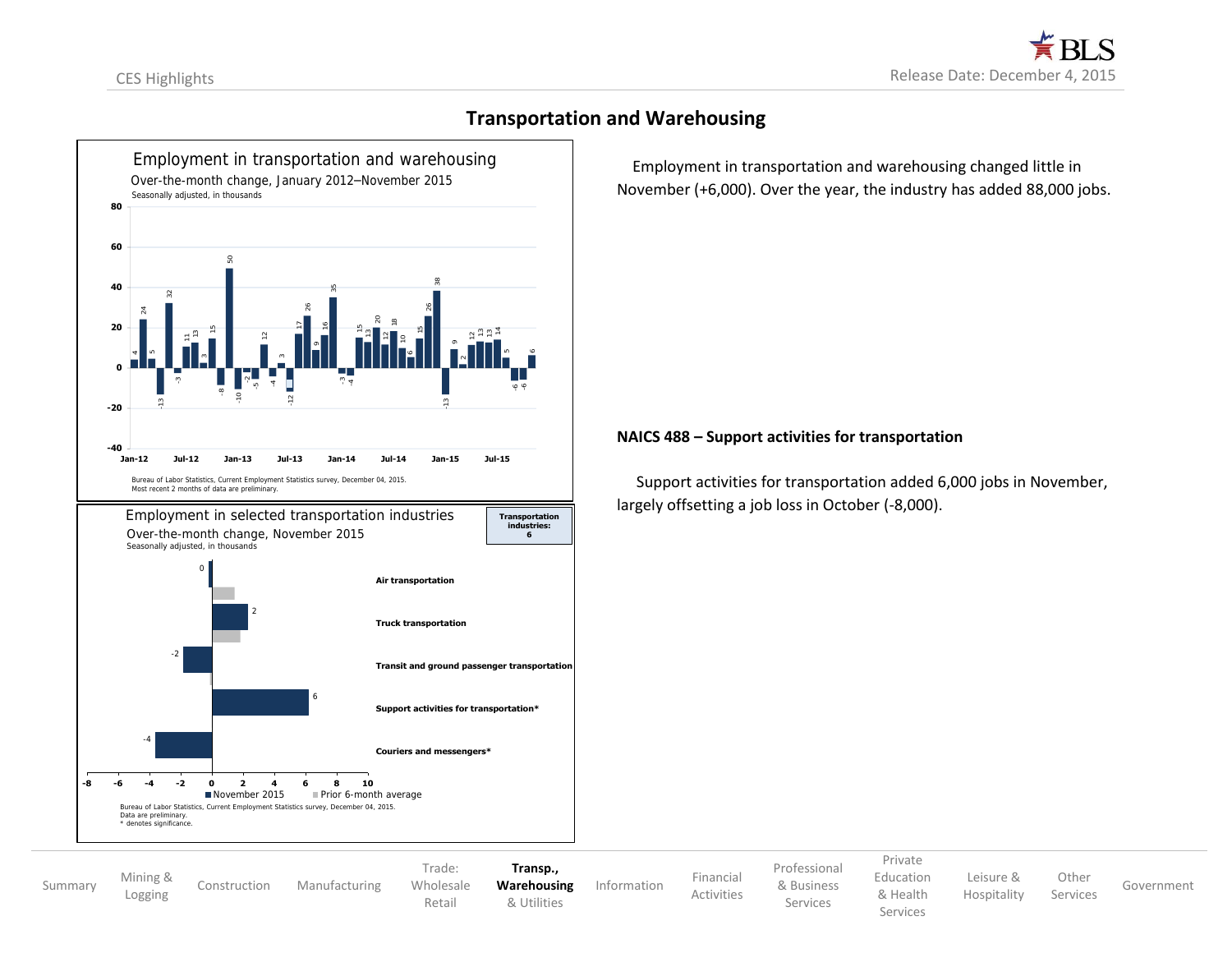#### **Utilities**

<span id="page-9-0"></span>

 Utilities employment edged up by 2,000 in November, bringing its 12 month change to 12,000.

[Summary](#page-2-0) [Mining](#page-3-0) & [Construction](#page-4-0) [Manufacturing](#page-5-0) Trade: [Wholesale](#page-6-0) [Retail](#page-7-0) [Transp.](#page-8-0), [Warehousing](#page-8-0) & **[Utilities](#page-9-0)** [Information](#page-10-0) [Financial](#page-11-0) [Activities](#page-11-0) [Professional](#page-12-0) [& Business](#page-12-0) Services [Private](#page-13-0) [Education](#page-13-0) [& Health](#page-13-0) Services [Leisure](#page-14-0) & [Hospitality](#page-14-0) [Other](#page-15-0) Services [Government](#page-16-0)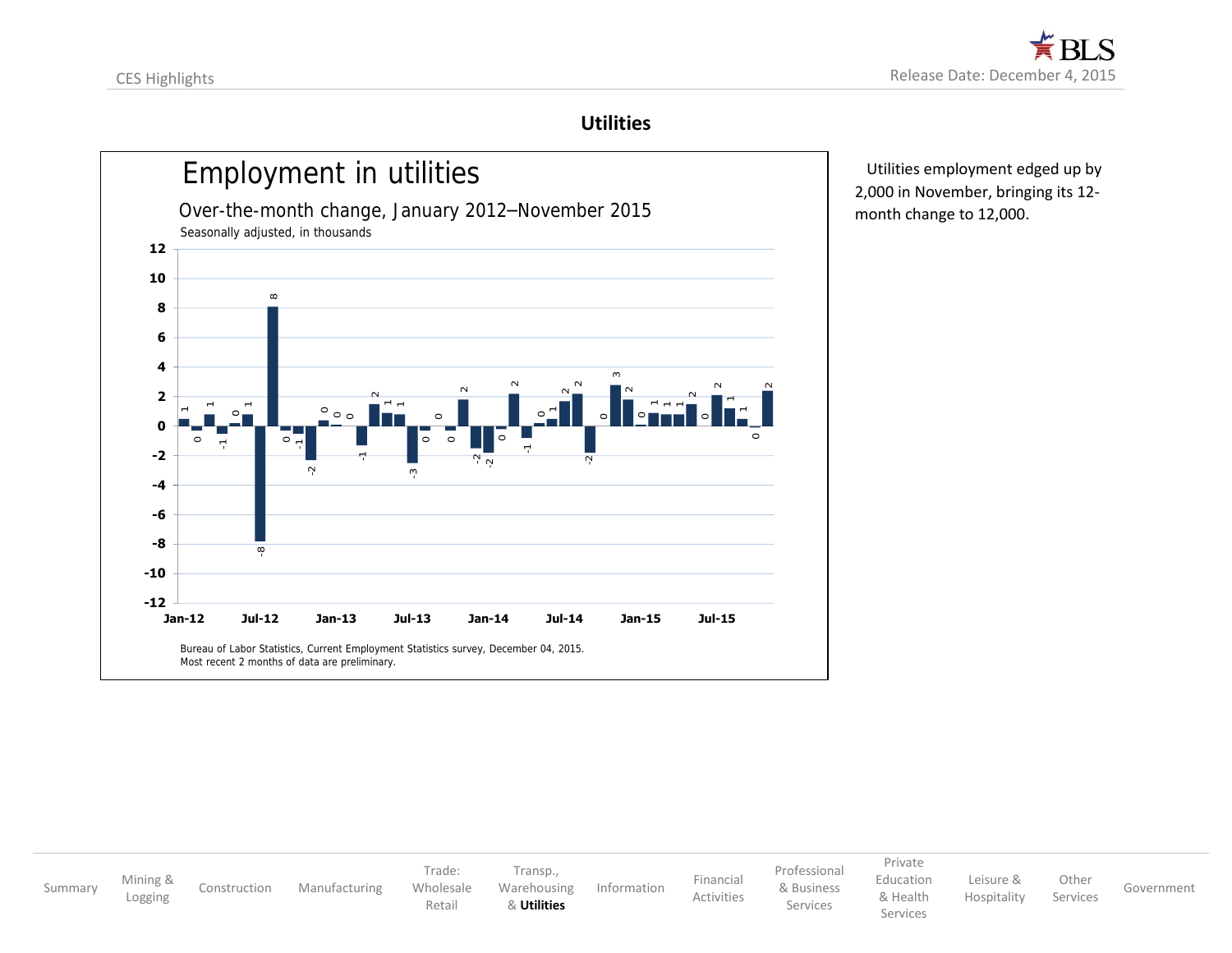### **Information**

<span id="page-10-0"></span>

 Employment in information declined by 12,000 in November. Virtually all of the employment decline was in motion picture and sound recording industries, which lost 13,000 jobs over the month. Over the past 12 months, motion pictures employment has shown little net change.

[Summary](#page-2-0) [Mining](#page-3-0) &<br>Logging [Construction](#page-4-0) [Manufacturing](#page-5-0) Trade: [Wholesale](#page-6-0) [Retail](#page-7-0) [Transp.](#page-8-0), [Warehousing](#page-8-0) [& Utilities](#page-9-0) **[Information](#page-10-0)** [Financial](#page-11-0) [Activities](#page-11-0) [Professional](#page-12-0) [& Business](#page-12-0) Services [Private](#page-13-0) [Education](#page-13-0) [& Health](#page-13-0) Services [Leisure](#page-14-0) & [Hospitality](#page-14-0) [Other](#page-15-0) Services [Government](#page-16-0)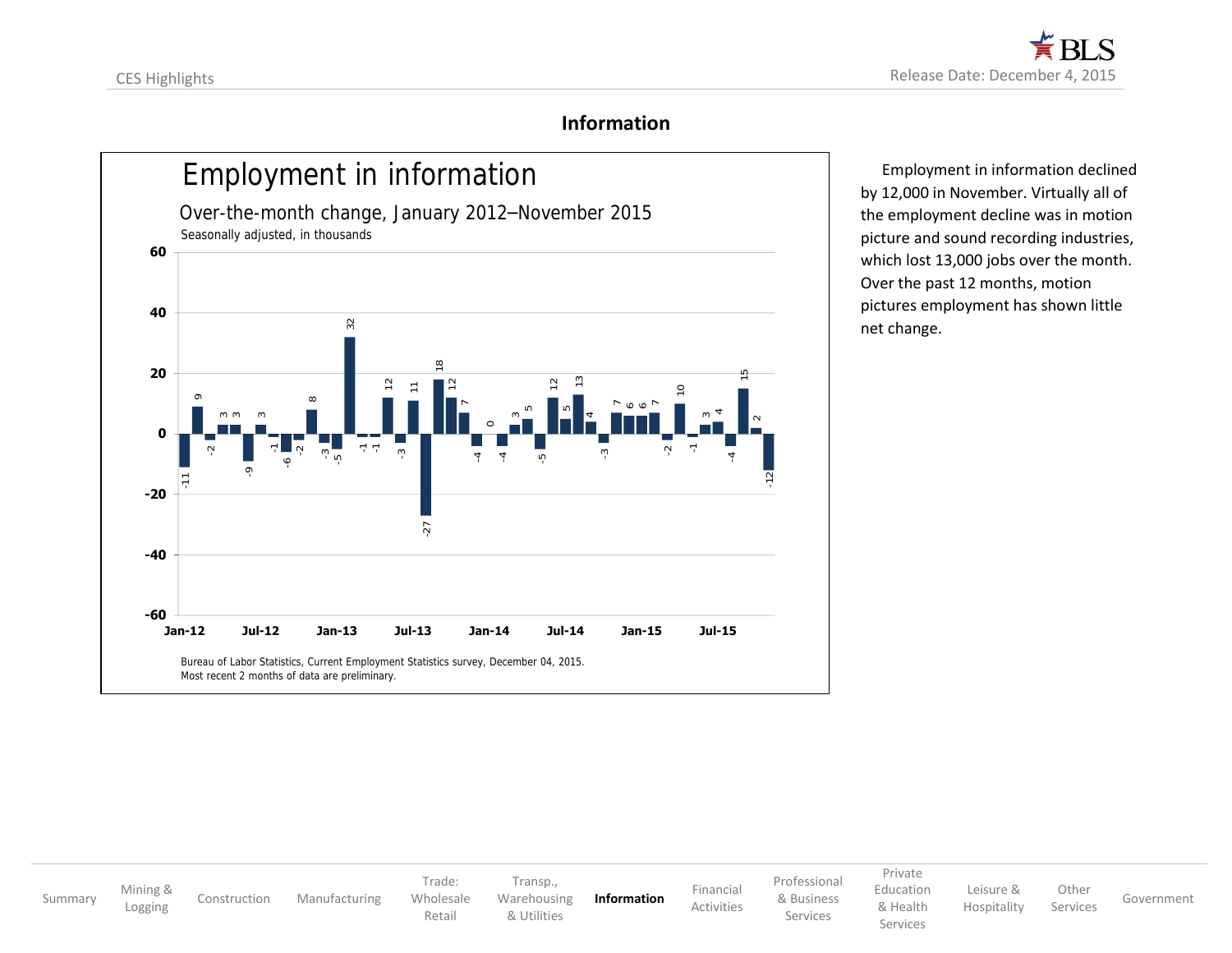### **Financial Activities**

<span id="page-11-0"></span>

 Employment in financial activities continued to trend up in November (+14,000), on pace with its prior 12 month average change (+13,000). Within the sector, insurance employment continued to trend up in November (+7,000).

 Over the year, financial activities has added 141,000 jobs. Over the same period insurance carriers and related activities added 73,000.

[Summary](#page-2-0) [Mining](#page-3-0) &<br>Logging [Construction](#page-4-0) [Manufacturing](#page-5-0) Trade: [Wholesale](#page-6-0) [Retail](#page-7-0) [Transp.](#page-8-0), [Warehousing](#page-8-0) [& Utilities](#page-9-0) [Information](#page-10-0) **[Financial](#page-11-0) [Activities](#page-11-0)** [Professional](#page-12-0) [& Business](#page-12-0) Services [Private](#page-13-0) [Education](#page-13-0) [& Health](#page-13-0) Services [Leisure](#page-14-0) & [Hospitality](#page-14-0) [Other](#page-15-0) Services [Government](#page-16-0)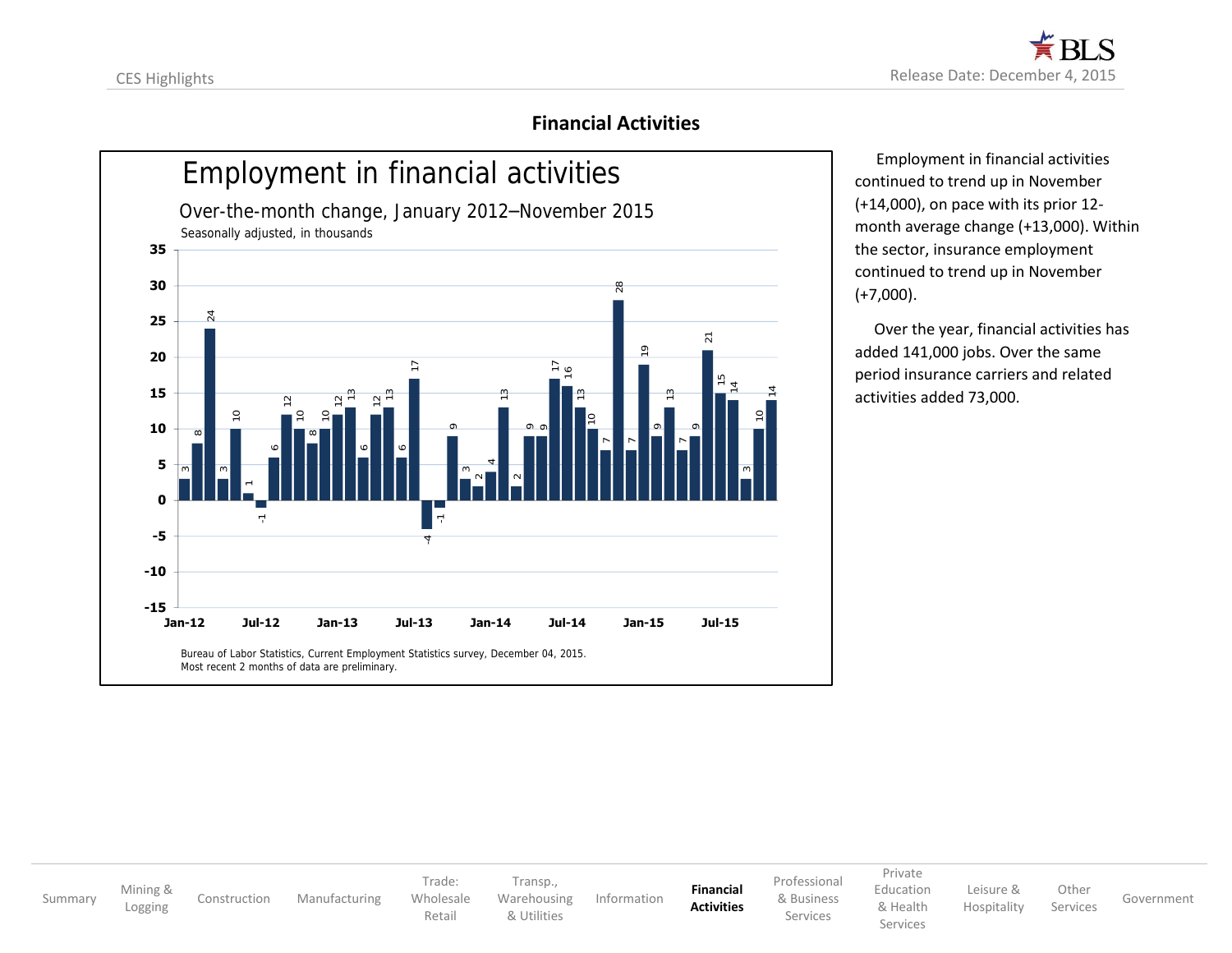#### **Professional and Business Services**

<span id="page-12-0"></span>

 Employment in professional and business services continued to trend up in November (+27,000). Essentially all of the increase was attributed to professional and technical services, while employment changed little in management of companies and enterprises (+5,000) and administrative and waste services (-6,000).

 Most component industries within professional and technical services contributed to the November employment gain. Accounting and bookkeeping services contributed the largest share, by adding 11,000 jobs. Computer systems design and related services and management and technical consulting services continued their upward employment trends.

 Within administrative and waste services, temporary help services employment changed little in November (-12,000).

[Summary](#page-2-0) [Mining](#page-3-0) &<br>Logging

[Construction](#page-4-0) [Manufacturing](#page-5-0)

Trade: [Wholesale](#page-6-0)

[Retail](#page-7-0)

[Transp.](#page-8-0), [Warehousing](#page-8-0) [& Utilities](#page-9-0)

[Information](#page-10-0) [Financial](#page-11-0) [Activities](#page-11-0) **[Professional](#page-12-0) [& Business](#page-12-0) Services**

[Private](#page-13-0) [Education](#page-13-0) [& Health](#page-13-0)

Services

[Leisure](#page-14-0) & [Hospitality](#page-14-0)

Services [Government](#page-16-0)

**[Other](#page-15-0)**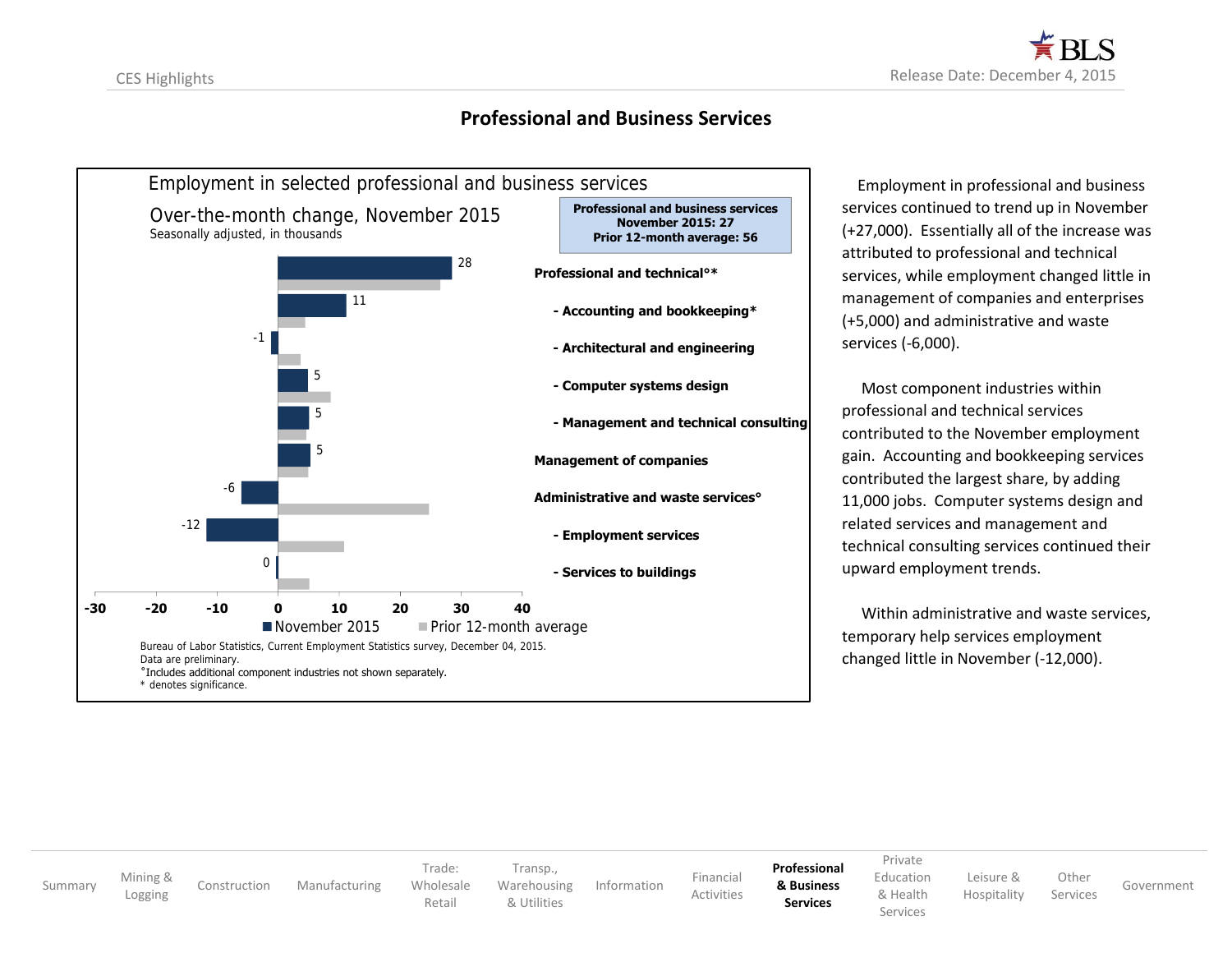<span id="page-13-0"></span>

### **Private Education and Health Services**



Employment in education and health services grew by 40,000 in November, following a 71,000 gain in October. Within education and health care services, health care added 24,000 jobs in November, while employment in educational services (+8,000) and social assistance (+8,000) continued to trend up.

#### **NAICS 622—Hospitals**

 Hospitals added 13,000 jobs in November. Employment in the industry has increased by 207,000 since February 2014.

| Summary | Mining &<br>Logging | Construction | Manufacturing | Trade:<br>Wholesale<br>Retail | Transp.,<br>Warehousing<br>& Utilities | Information | Financial<br>Activities | Professional<br>& Business<br>Services | Private<br><b>Education</b><br>& Health<br><b>Services</b> | Leisure &<br>Hospitality | Other<br>Services | Government |
|---------|---------------------|--------------|---------------|-------------------------------|----------------------------------------|-------------|-------------------------|----------------------------------------|------------------------------------------------------------|--------------------------|-------------------|------------|
|         | galli               |              |               |                               |                                        |             |                         |                                        |                                                            |                          |                   |            |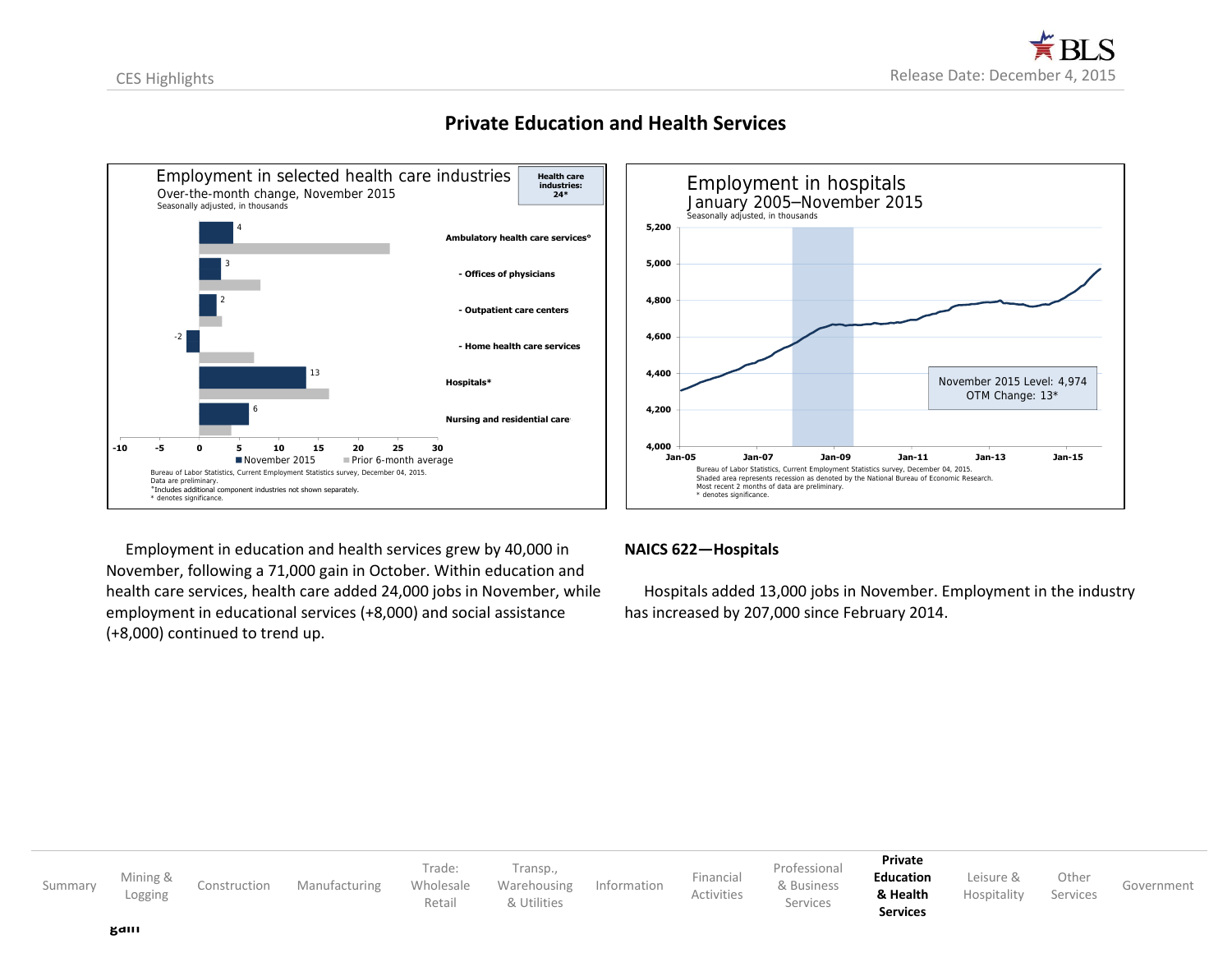### **Leisure and Hospitality**

<span id="page-14-0"></span>

 Food services and drinking places employment continued to trend up in November (+32,000). Over the last 12 months, this industry has added 374,000 jobs, a change of 3.4 percent.

[Summary](#page-2-0) [Mining](#page-3-0) & [Construction](#page-4-0) [Manufacturing](#page-5-0) Trade: [Wholesale](#page-6-0) [Retail](#page-7-0) [Transp.](#page-8-0), [Warehousing](#page-8-0) [& Utilities](#page-9-0) [Information](#page-10-0) [Financial](#page-11-0) [Activities](#page-11-0) [Professional](#page-12-0) [& Business](#page-12-0) Services [Private](#page-13-0) [Education](#page-13-0) [& Health](#page-13-0) Services **[Leisure](#page-14-0) & [Hospitality](#page-14-0)** [Other](#page-15-0) Services [Government](#page-16-0)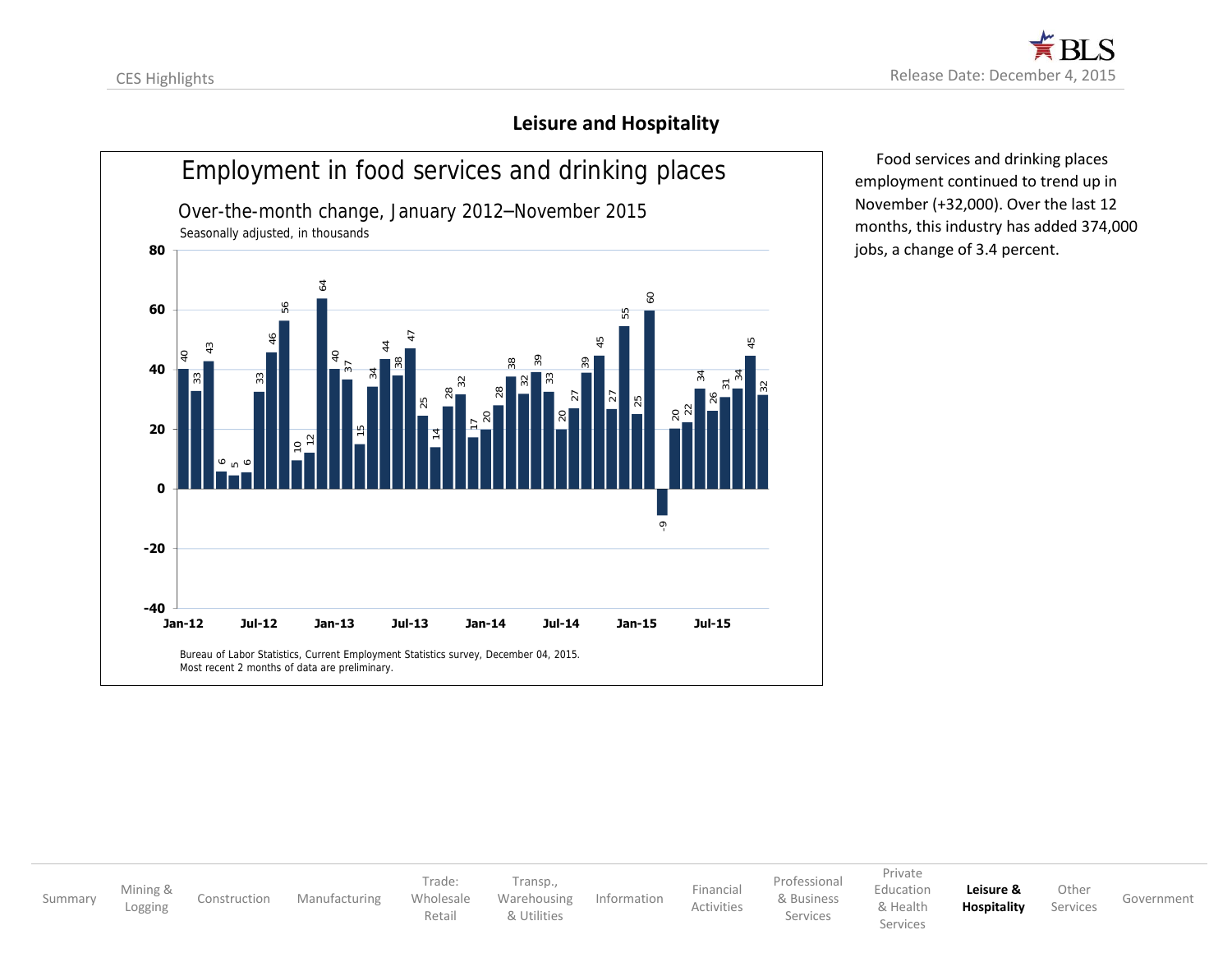#### **Other Services**

<span id="page-15-0"></span>

 Employment in other services changed little (+6,000) in November.

| Summary | Mining &<br>Logging | Construction | Manufacturing | Frade:<br>Wholesale<br>Retail | Transp.,<br>Warehousing<br>& Utilities | Information | Financial<br>Activities | Professional<br>& Business<br>Services | Private<br>Education<br>& Health<br>Services | Leisure &<br>Hospitality | Other<br><b>Services</b> | Government |
|---------|---------------------|--------------|---------------|-------------------------------|----------------------------------------|-------------|-------------------------|----------------------------------------|----------------------------------------------|--------------------------|--------------------------|------------|
|---------|---------------------|--------------|---------------|-------------------------------|----------------------------------------|-------------|-------------------------|----------------------------------------|----------------------------------------------|--------------------------|--------------------------|------------|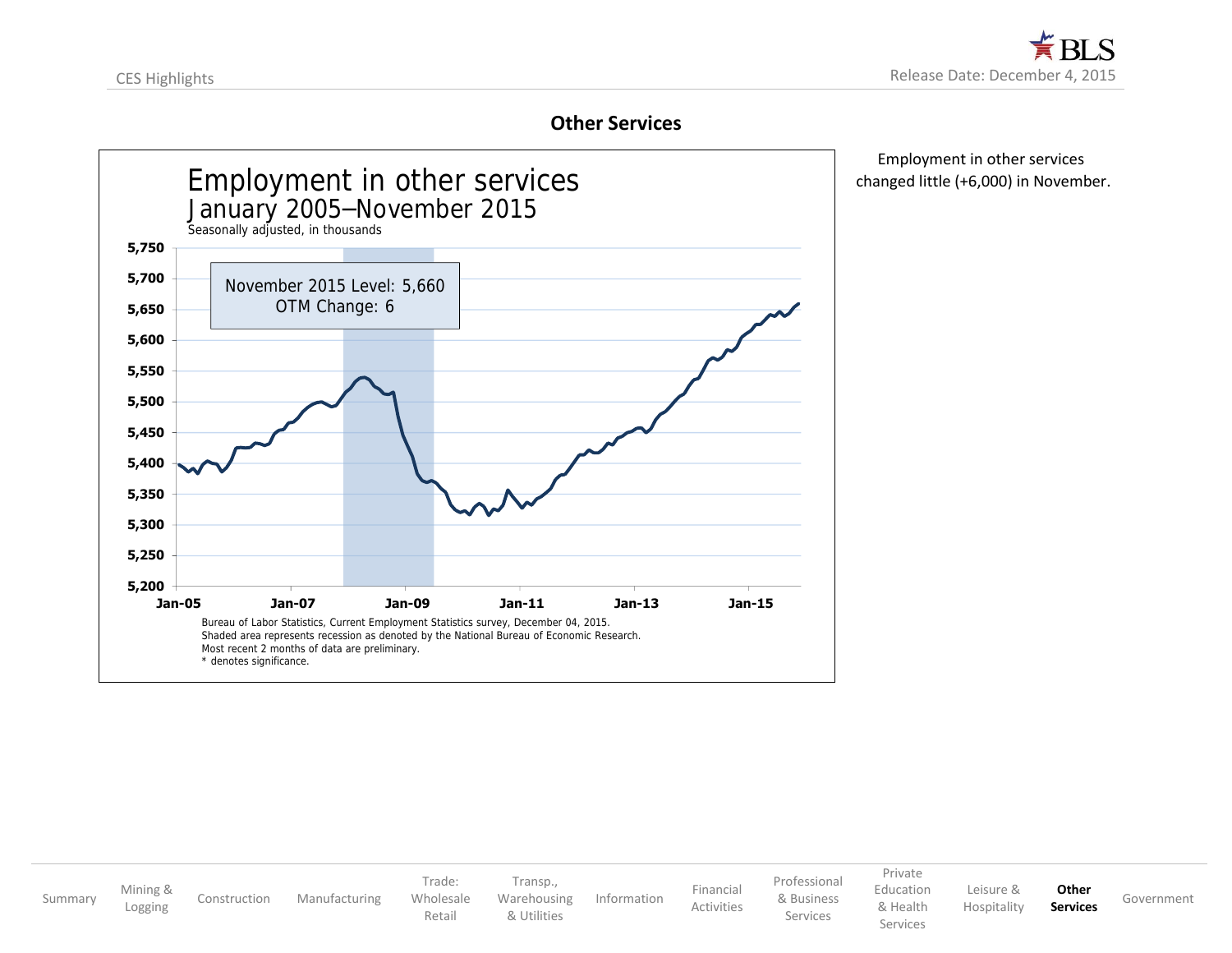#### **Government**

<span id="page-16-0"></span>

 Government employment changed little in November (+14,000). Employment at the federal, state, and local levels remained essentially unchanged over the month. Government has added 174,000 jobs since reaching an employment trough in January 2014, with 45 percent of the job gain occurring in local government, excluding education.

[Summary](#page-2-0) [Mining](#page-3-0) &<br>Logging [Construction](#page-4-0) [Manufacturing](#page-5-0) Trade: [Wholesale](#page-6-0) [Retail](#page-7-0) [Transp.](#page-8-0), [Warehousing](#page-8-0) [& Utilities](#page-9-0) [Information](#page-10-0) [Financial](#page-11-0) [Activities](#page-11-0) [Professional](#page-12-0) [& Business](#page-12-0) Services [Private](#page-13-0) [Education](#page-13-0) [& Health](#page-13-0) Services [Leisure](#page-14-0) & [Hospitality](#page-14-0) [Other](#page-15-0) Services **[Government](#page-16-0)**